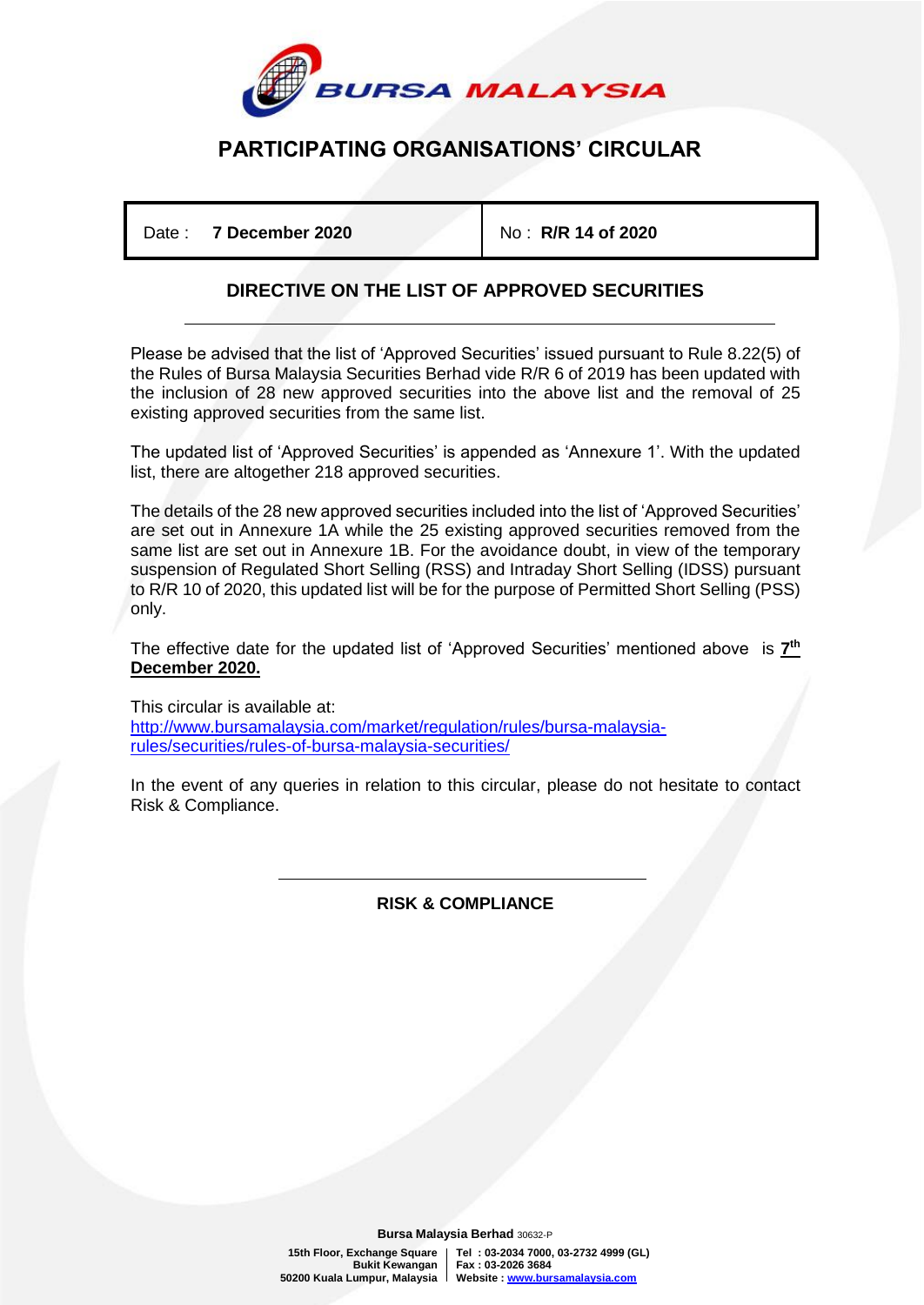| <b>APPROVED SECURITIES</b>         |                   |                                           |                  |  |
|------------------------------------|-------------------|-------------------------------------------|------------------|--|
| (With effect from 7 December 2020) |                   |                                           |                  |  |
| <b>No</b>                          | <b>STOCK CODE</b> | <b>STOCK LONG NAME</b>                    | <b>ISIN CODE</b> |  |
| 1                                  | 0001              | SUPERCOMNET TECHNOLOGIES BHD              | MYQ0001OO006     |  |
| 2                                  | 0010              | <b>IRIS CORPORATION BHD</b>               | MYQ0010OO007     |  |
| 3                                  | 3662              | <b>MALAYAN FLOUR MILLS BHD</b>            | MYL3662OO003     |  |
| 4                                  | 0034              | MMAG HOLDINGS BERHAD                      | MYQ0034OO007     |  |
| 5                                  | 5066              | NTPM HOLDINGS BHD                         | MYL5066OO005     |  |
| 6                                  | 0083              | <b>NOTION VTEC BHD</b>                    | MYQ0083OO004     |  |
| 7                                  | 5110              | <b>UOA REITS</b>                          | MYL5110TO000     |  |
| 8                                  | 0098              | <b>BAHVEST RESOURCES BERHAD</b>           | MYQ0098OO002     |  |
| 9                                  | 5131              | ZHULIAN CORPORATION BHD                   | MYL5131OO007     |  |
| 10                                 | 0127              | JHM CONSOLIDATION BHD                     | MYQ0127OO009     |  |
| 11                                 | 7105              | <b>HCK CAPITAL GROUP BERHAD</b>           | MYL7105OO009     |  |
| 12                                 | 0146              | JF TECHNOLOGY BHD                         | MYQ0146OO009     |  |
| 13                                 | 1724              | PARAMOUNT CORPORATION BHD                 | MYL1724OO003     |  |
| 14                                 | 0163              | CAREPLUS GROUP BERHAD                     | MYQ0163OO004     |  |
| 15                                 | 5237              | MPHB CAPITAL BERHAD                       | MYL5237OO002     |  |
| 16                                 | 0188              | HLT GLOBAL BERHAD                         | MYQ0188OO001     |  |
|                                    |                   | <b>IDEAL UNITED BINTANG INTERNATIONAL</b> | MYL9687OO004     |  |
| 17                                 | 9687              | <b>BERHAD</b>                             |                  |  |
| 18                                 | 6459              | MNRB HOLDINGS BHD                         | MYL6459OO001     |  |
| 19                                 | 5038              | <b>KSL HOLDINGS BHD</b>                   | MYL5038OO004     |  |
| 20                                 | 7034              | THONG GUAN INDUSTRIES BHD                 | MYL7034OO001     |  |
| 21                                 | 5789              | LBS BINA GROUP BHD                        | MYL5789OO002     |  |
| 22                                 | 3417              | <b>EASTERN &amp; ORIENTAL BHD</b>         | MYL3417OO002     |  |
| 23                                 | 9296              | <b>RCE CAPITAL BHD</b>                    | MYL9296OO004     |  |
| 24                                 | 0082              | <b>GREEN PACKET BHD</b>                   | MYQ0082OO006     |  |
| 25                                 | 6114              | <b>MKH BERHAD</b>                         | MYL6114OO002     |  |
| 26                                 | 6238              | <b>HOCK SENG LEE BHD</b>                  | MYL6238OO009     |  |
| 27                                 | 4723              | <b>JAKS RESOURCES BERHAD</b>              | MYL4723OO002     |  |
| 28                                 | 8125              | DAIBOCHI BERHAD                           | MYL8125OO006     |  |
| 29                                 | 5253              | <b>ECONPILE HOLDINGS BHD</b>              | MYL5253OO009     |  |
| 30                                 | 9679              | <b>WCT HOLDINGS BERHAD</b>                | MYL9679OO001     |  |
| 31                                 | 4634              | POS MALAYSIA BHD                          | MYL4634OO001     |  |
| 32                                 | 5254              | <b>BOUSTEAD PLANTATIONS BHD</b>           | MYL5254OO007     |  |
| 33                                 | 7204              | D&O GREEN TECHNOLOGIES BERHAD             | MYL7204OO000     |  |
| 34                                 | 5219              | PESTECH INTERNATIONAL BERHAD              | MYL5219OO000     |  |
| 35                                 | 5024              | HUP SENG INDUSTRIES BHD                   | MYL5024OO004     |  |
| 36                                 | 4405              | TAN CHONG MOTOR HOLDINGS BHD              | MYL4405OO006     |  |
| 37                                 | 3239              | BERJAYA ASSETS BERHAD                     | MYL3239OO000     |  |
| 38                                 | 0193              | KEJURUTERAAN ASASTERA BERHAD              | MYQ0193OO001     |  |
| 39                                 | 2127              | <b>COMFORT GLOVES BERHAD</b>              | MYL2127OO008     |  |
| 40                                 | 5199              | HIBISCUS PETROLEUM BHD                    | MYL5199OO004     |  |
| 41                                 | 5186              | MALAYSIA MARINE AND HEAVY ENG             | MYL5186OO001     |  |
| 42                                 | 9792              | <b>SEG INTERNATIONAL BHD</b>              | MYL9792OO002     |  |
| 43                                 | 7087              | MAGNI-TECH INDUSTRIES BHD                 | MYL7087OO009     |  |
| 44                                 | 5123              | MRCB-QUILL REIT                           | MYL5123TO003     |  |
| 45                                 | 4898              | TA ENTERPRISE BHD                         | MYL4898OO002     |  |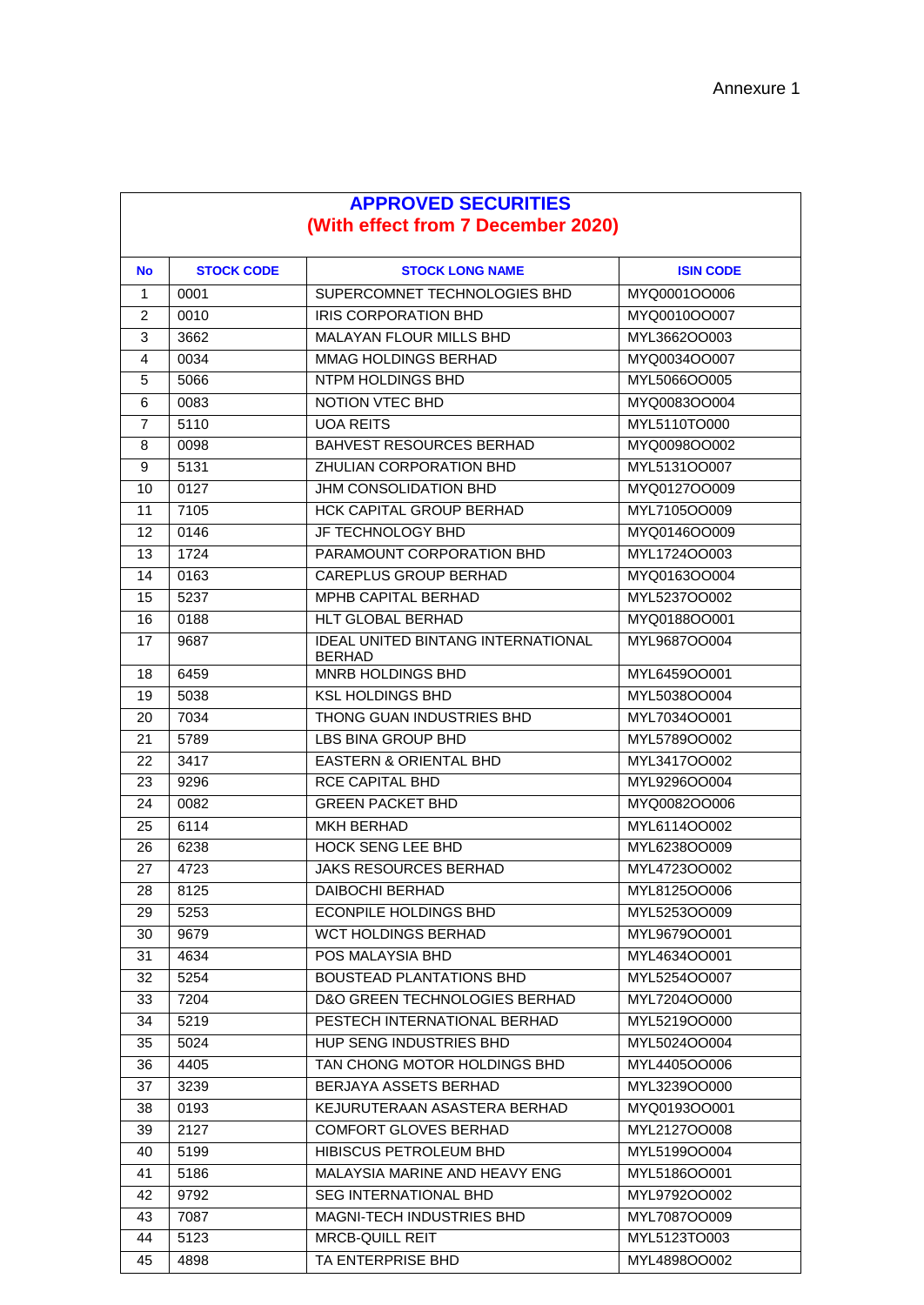$\overline{\phantom{a}}$ 

| <b>APPROVED SECURITIES</b>         |                   |                                                |                  |
|------------------------------------|-------------------|------------------------------------------------|------------------|
| (With effect from 7 December 2020) |                   |                                                |                  |
| <b>No</b>                          | <b>STOCK CODE</b> | <b>STOCK LONG NAME</b>                         | <b>ISIN CODE</b> |
| 46                                 | 1996              | <b>KRETAM HOLDINGS BHD</b>                     | MYL1996OO007     |
| 47                                 | 7237              | POWER ROOT BERHAD                              | MYL7237OO000     |
| 48                                 | 4219              | <b>BERJAYA LAND BHD</b>                        | MYL4219OO001     |
| 49                                 | 0101              | TMC LIFE SCIENCES BHD                          | MYQ0101OO004     |
| 50                                 | 3379              | <b>INSAS BHD</b>                               | MYL3379OO004     |
| 51                                 | 0162              | <b>WIDAD GROUP BERHAD</b>                      | MYQ0162OO006     |
| 52                                 | 4324              | HENGYUAN REFINING COMPANY BERHAD               | MYL4324OO009     |
| 53                                 | 7184              | <b>G3 GLOBAL BERHAD</b>                        | MYL7184OO004     |
| 54                                 | 7233              | DUFU TECHNOLOGY CORP. BHD                      | MYL7233OO009     |
| 55                                 | 5012              | TA ANN HOLDINGS BHD                            | MYL5012OO009     |
| 56                                 | 5027              | KIM LOONG RESOURCES BHD                        | MYL5027OO007     |
| 57                                 | 2771              | <b>BOUSTEAD HOLDINGS BHD</b>                   | MYL2771OO003     |
| 58                                 | 5116              | AL-AQAR HEALTHCARE REIT                        | MYL5116TO007     |
| 59                                 | 3883              | MUDA HOLDINGS BHD                              | MYL3883OO005     |
| 60                                 | 7148              | DUOPHARMA BIOTECH BERHAD                       | MYL7148OO009     |
| 61                                 | 3042              | PETRON MALAYSIA REFINING &<br>MARKETING BERHAD | MYL3042OO008     |
| 62                                 | 7100              | UCHI TECHNOLOGIES BHD                          | MYL7100OO000     |
| 63                                 | 5272              | RANHILL UTILITIES BERHAD                       | MYL5272OO009     |
| 64                                 | 9059              | TSH RESOURCES BHD                              | MYL9059OO006     |
| 65                                 | 7090              | APEX HEALTHCARE BHD                            | MYL7090OO003     |
| 66                                 | 4383              | JAYA TIASA HOLDINGS BHD                        | MYL4383OO005     |
| 67                                 | 3395              | <b>BERJAYA CORPORATION BHD</b>                 | MYL3395OO000     |
| 68                                 | 5210              | <b>BUMI ARMADA BERHAD</b>                      | MYL5210OO009     |
| 69                                 | 8583              | <b>MAH SING GROUP BHD</b>                      | MYL8583OO006     |
| 70                                 | 5283              | ECO WORLD INTERNATIONAL BERHAD                 | MYL5283OO006     |
| 71                                 | 5983              | <b>MBM RESOURCES BHD</b>                       | MYL5983OO001     |
| 72                                 | 5138              | HAP SENG PLANTATIONS HOLDINGS                  | MYL5138OO002     |
| 73                                 | 5292              | UWC BERHAD                                     | MYL5292OO007     |
| 74                                 | 5401              | TROPICANA CORPORATION BERHAD                   | MYL5401OO004     |
| 75                                 | 5158              | TA GLOBAL BHD                                  | MYL5158OO000     |
| 76                                 | 7022              | <b>GLOBETRONICS TECHNOLOGY BHD</b>             | MYL7022OO006     |
| 77                                 | 2216              | IJM PLANTATIONS BHD                            | MYL2216OO009     |
| 78                                 | 0078              | <b>GD EXPRESS CARRIER BHD</b>                  | MYQ0078OO004     |
| 79                                 | 8176              | ATA IMS BERHAD                                 | MYL8176OO009     |
| 80                                 | 7161              | KERJAYA PROSPEK GROUP BERHAD                   | MYL7161OO002     |
| 81                                 | 8206              | ECO WORLD DEVELOPMENT GROUP<br><b>BERHAD</b>   | MYL8206OO004     |
| 82                                 | 8877              | <b>EKOVEST BHD</b>                             | MYL8877OO002     |
| 83                                 | 7155              | SKP RESOURCES BHD                              | MYL7155OO004     |
| 84                                 | 0116              | FOCUS DYNAMICS GROUP BERHAD                    | MYQ0116OO002     |
| 85                                 | 5243              | <b>VELESTO ENERGY BERHAD</b>                   | MYL5243OO000     |
| 86                                 | 0021              | <b>GHL SYSTEMS BHD</b>                         | MYQ0021OO004     |
| 87                                 | 5216              | DATASONIC GROUP BERHAD                         | MYL5216OO006     |
| 88                                 | 5005              | UNISEM (M) BHD                                 | MYL5005OO003     |
| 89                                 | 5141              | DAYANG ENTERPRISE HOLDINGS BHD                 | MYL5141OO006     |
| 90                                 | 5236              | MATRIX CONCEPTS HOLDINGS BHD                   | MYL5236OO004     |
| 91                                 | 3158              | YNH PROPERTY BHD                               | MYL3158OO002     |
| 92                                 | 5126              | SARAWAK OIL PALMS BHD                          | MYL5126OO007     |
| 93                                 | 5248              | BERMAZ AUTO BERHAD                             | MYL5248OO009     |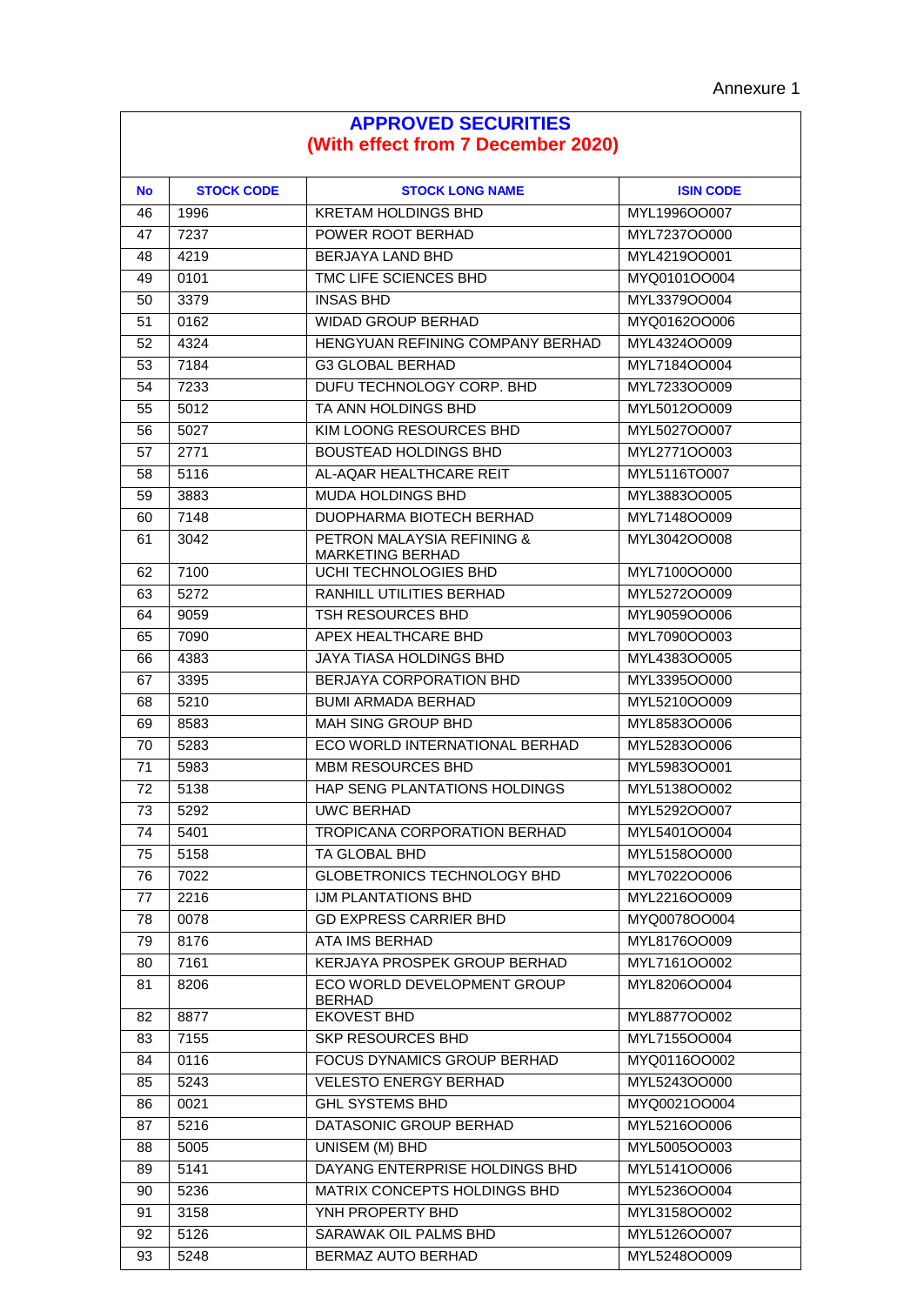| <b>APPROVED SECURITIES</b><br>(With effect from 7 December 2020) |                   |                                                     |                  |
|------------------------------------------------------------------|-------------------|-----------------------------------------------------|------------------|
|                                                                  |                   |                                                     |                  |
| <b>No</b>                                                        | <b>STOCK CODE</b> | <b>STOCK LONG NAME</b>                              | <b>ISIN CODE</b> |
| 94                                                               | 2852              | CAHYA MATA SARAWAK BHD                              | MYL2852OO001     |
| 95                                                               | 6599              | AEON CO. (M) BHD                                    |                  |
| 96                                                               | 5218              | SAPURA ENERGY BERHAD                                | MYL5218OO002     |
| 97                                                               | 8524              | TALIWORKS CORPORATION BHD                           | MYL8524OO000     |
| 98                                                               | 7052              | PADINI HOLDINGS BHD                                 | MYL7052OO003     |
| 99                                                               | 5286              | MI TECHNOVATION BERHAD                              | MYL5286OO009     |
| 100                                                              | 5143              | LUXCHEM CORPORATION BHD                             | MYL5143OO002     |
| 101                                                              | 0208              | <b>GREATECH TECHNOLOGY BERHAD</b>                   | MYQ0208OO007     |
| 102                                                              | 5151              | <b>HEXTAR GLOBAL BERHAD</b>                         | MYL5151OO005     |
| 103                                                              | 5250              | 7-ELEVEN MALAYSIA HOLDINGS BERHAD                   | MYL5250OO005     |
| 104                                                              | 5161              | JCY INTERNATIONAL BERHAD                            | MYL5161OO004     |
| 105                                                              | 5053              | OSK HOLDINGS BHD                                    | MYL5053OO003     |
| 106                                                              | 6963              | <b>V.S INDUSTRY BHD</b>                             | MYL6963OO002     |
| 107                                                              | 5109              | YTL HOSPITALITY REIT                                | MYL5109TO002     |
| 108                                                              | 5180              | CAPITALAND MALAYSIA MALL TRUST                      | MYL5180TO003     |
| 109                                                              | 7160              | PENTAMASTER CORPORATION BHD                         | MYL7160OO004     |
| 110                                                              | 5148              | <b>UEM SUNRISE BERHAD</b>                           | MYL5148OO001     |
| 111                                                              | 1368              | <b>UEM EDGENTA BERHAD</b>                           | MYL1368OO009     |
| 112                                                              | 3794              | MALAYAN CEMENT BERHAD                               | MYL3794OO004     |
| 113                                                              | 2194              | MMC CORPORATION BHD                                 | MYL2194OO008     |
| 114                                                              | 1651              | MALAYSIAN RESOURCES CORPORATION<br><b>BERHAD</b>    | MYL1651OO008     |
| 115                                                              | 6645              | LINGKARAN TRANS KOTA HOLDINGS                       | MYL6645OO005     |
| 116                                                              | 3867              | <b>MALAYSIAN PACIFIC INDUSTRIES</b>                 | MYL3867OO008     |
| 117                                                              | 0128              | FRONTKEN CORPORATION BHD                            | MYQ0128OO007     |
| 118                                                              | 6633              | LEONG HUP INTERNATIONAL BERHAD                      | MYL6633OO001     |
| 119                                                              | 3069              | <b>MEGA FIRST CORPORATION BHD</b>                   | MYL3069OO001     |
| 120                                                              | 5263              | SUNWAY CONSTRUCTION GROUP BERHAD                    | MYL5263OO008     |
| 121                                                              | 5102              | <b>GUAN CHONG BHD</b>                               | MYL5102OO008     |
| 122                                                              | 5239              | TITIJAYA LAND BERHAD                                | MYL5239OO008     |
| 123                                                              | 5606              | <b>IGB BERHAD</b>                                   | MYL5606OO008     |
| 124                                                              | 5247              | KAREX BERHAD                                        | MYL5247OO001     |
| 125                                                              | 5139              | AEON CREDIT SERVICE (M) BHD                         | MYL5139OO000     |
| 126                                                              | 4588              | <b>UMW HOLDINGS BHD</b>                             | MYL4588OO009     |
| 127                                                              | 5099              | AIRASIA GROUP BERHAD                                | MYL5099OO006     |
| 128                                                              | 3301              | HONG LEONG INDUSTRIES BHD                           | MYL3301OO008     |
| 129                                                              | 5106              | <b>AXIS REITS</b>                                   | MYL5106TO008     |
| 130                                                              | 1619              | <b>DRB-HICOM BHD</b>                                | MYL1619OO005     |
| 131                                                              | 3859              | <b>MAGNUM BERHAD</b>                                | MYL3859OO005     |
| 132                                                              | 2488              | ALLIANCE BANK MALAYSIA BERHAD                       | MYL2488OO004     |
| 133                                                              | 5273              | CHIN HIN GROUP BERHAD                               | MYL5273OO007     |
| 134                                                              | 5185              | AFFIN BANK BERHAD                                   | MYL5185OO003     |
| 135                                                              | 1562              | BERJAYA SPORTS TOTO BHD                             | MYL1562OO007     |
| 136                                                              | 5277              | FOUNDPAC GROUP BERHAD                               | MYL5277OO008     |
| 137                                                              | 4006              | ORIENTAL HOLDINGS BHD                               | MYL4006OO002     |
| 138                                                              | 4162              | BRITISH AMERICAN TOBACCO (M)                        | MYL4162OO003     |
| 139                                                              | 5200              | UOA DEVELOPMENT BERHAD                              | MYL5200OO000     |
| 140                                                              | 8664              | SP SETIA BHD                                        | MYL8664OO004     |
| 141                                                              | 6139              | SYARIKAT TAKAFUL MALAYSIA KELUARGA<br><b>BERHAD</b> | MYL6139OO009     |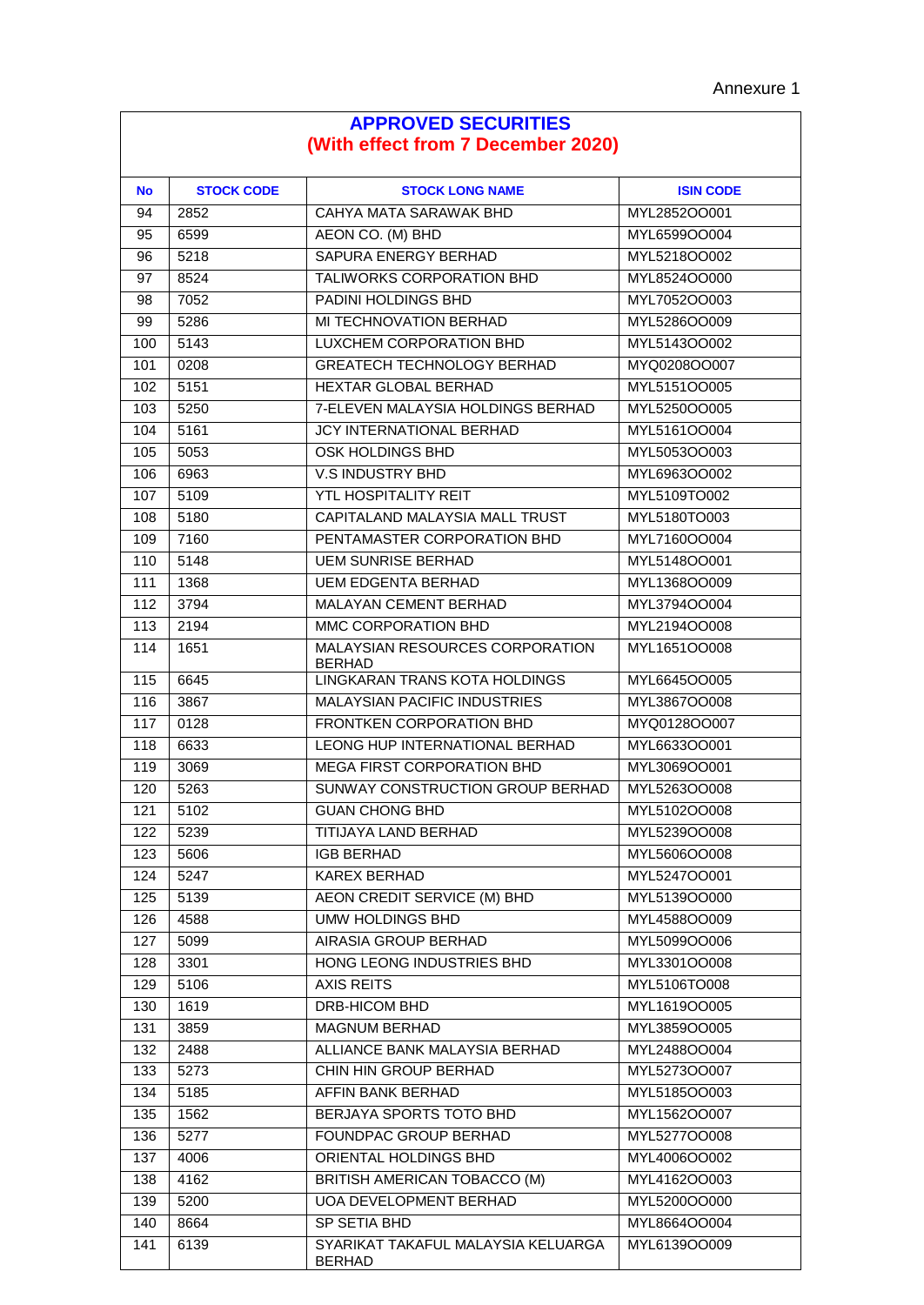| <b>APPROVED SECURITIES</b><br>(With effect from 7 December 2020) |                   |                                                 |                  |
|------------------------------------------------------------------|-------------------|-------------------------------------------------|------------------|
| <b>No</b>                                                        | <b>STOCK CODE</b> | <b>STOCK LONG NAME</b>                          | <b>ISIN CODE</b> |
| 142                                                              | 5222              | <b>FGV HOLDINGS BERHAD</b>                      | MYL5222OO004     |
| 143                                                              | 7106              | SUPERMAX CORPORATION BHD                        | MYL7106OO007     |
| 144                                                              | 5284              | LOTTE CHEMICAL TITAN HOLDING BERHAD             | MYL5284OO004     |
| 145                                                              | 5209              | <b>GAS MALAYSIA BERHAD</b>                      | MYL5209OO001     |
| 146                                                              | 0097              | <b>VITROX CORPORATION BHD</b>                   | MYQ0097OO004     |
| 147                                                              | 5878              | KPJ HEALTHCARE BHD                              | MYL5878OO003     |
| 148                                                              | 0138              | MY E.G. SERVICES BHD                            | MYQ0138OO006     |
| 149                                                              | 4731              | <b>SCIENTEX BERHAD</b>                          | MYL4731OO005     |
| 150                                                              | 5264              | <b>MALAKOFF CORPORATION BERHAD</b>              | MYL5264OO006     |
| 151                                                              | 5288              | SIME DARBY PROPERTY BERHAD                      | MYL5288OO005     |
| 152                                                              | 1171              | <b>MALAYSIA BUILDING SOCIETY BHD</b>            | MYL1171OO007     |
| 153                                                              | 0166              | <b>INARI AMERTRON BERHAD</b>                    | MYQ0166OO007     |
| 154                                                              | 1818              | <b>BURSA MALAYSIA BHD</b>                       | MYL1818OO003     |
| 155                                                              | 5176              | SUNWAY REAL ESTATE INVT TRUST                   | MYL5176TO001     |
| 156                                                              | 6399              | ASTRO MALAYSIA HOLDINGS BERHAD                  | MYL6399OO009     |
| 157                                                              | 5212              | PAVILION REAL ESTATE INV TRUST                  | MYL5212TO004     |
| 158                                                              | 8621              | <b>LPI CAPITAL BHD</b>                          | MYL8621OO004     |
| 159                                                              | 5279              | SERBA DINAMIK HOLDINGS BERHAD                   | MYL5279OO004     |
| 160                                                              | 6742              | YTL POWER INTERNATIONAL BHD                     | MYL6742OO000     |
| 161                                                              | 2089              | UNITED PLANTATIONS BHD                          | MYL2089OO000     |
| 162                                                              | 5249              | IOI PROPERTIES GROUP BERHAD                     | MYL5249OO007     |
| 163                                                              | 6483              | KENANGA INVESTMENT BANK BERHAD                  | MYL6483OO001     |
| 164                                                              | 5031              | TIME DOTCOM BHD                                 | MYL5031OO009     |
| 165                                                              | 5258              | <b>BIMB HOLDINGS BHD</b>                        | MYL5258OO008     |
| 166                                                              | 7293              | YINSON HOLDINGS BHD                             | MYL7293OO003     |
| 167                                                              | 5227              | <b>IGB REAL ESTATE INV TRUST</b>                | MYL5227TO002     |
| 168                                                              | 3336              | IJM CORPORATION BHD                             | MYL3336OO004     |
| 169                                                              | 3255              | HEINEKEN MALAYSIA BERHAD                        | MYL3255OO006     |
| 170                                                              | 7153              | KOSSAN RUBBER INDUSTRIES BHD                    | MYL7153OO009     |
| 171                                                              | 5211              | <b>SUNWAY BERHAD</b>                            | MYL5211OO007     |
| 172                                                              | 5398              | <b>GAMUDA BHD</b>                               | MYL5398OO002     |
| 173                                                              | 2836              | CARLSBERG BREWERY MALAYSIA BHD                  | MYL2836OO004     |
| 174                                                              | 7081              | PHARMANIAGA BHD                                 | MYL7081OO002     |
| 175                                                              | 5014              | MALAYSIA AIRPORTS HOLDINGS BHD                  | MYL5014OO005     |
| 176                                                              | 2291              | <b>GENTING PLANTATIONS BERHAD</b>               | MYL2291OO002     |
| 177                                                              | 7089              | <b>LII HEN INDUSTRIES BHD</b>                   | MYL7089OO005     |
| 178                                                              | 4677              | <b>YTL CORPORATION BHD</b>                      | MYL4677OO000     |
| 179                                                              | 7095              | P.I.E. INDUSTRIAL BHD                           | MYL7095OO002     |
| 180                                                              | 1015              | AMMB HOLDINGS BHD                               | MYL1015OO006     |
| 181                                                              | 3689              | FRASER & NEAVE HOLDINGS BHD                     | MYL3689OO006     |
| 182                                                              | 5246              | <b>WESTPORTS HOLDINGS BERHAD</b>                | MYL5246OO003     |
| 183                                                              | 4197              | SIME DARBY BHD                                  | MYL4197OO009     |
| 184                                                              | 7084              | <b>QL RESOURCES BHD</b>                         | MYL7084OO006     |
| 185                                                              | 4715              | <b>GENTING MALAYSIA BERHAD</b>                  | MYL4715OO008     |
| 186                                                              | 5235SS            | KLCC PROP&REITS-STAPLED SEC                     | MYL5235SS008     |
| 187                                                              | 4863              | TELEKOM MALAYSIA BHD                            | MYL4863OO006     |
| 188                                                              | 8869              | PRESS METAL ALUMINIUM HOLDINGS<br><b>BERHAD</b> | MYL8869OO009     |
| 189                                                              | 7164              | KNM GROUP BHD                                   | MYL7164OO006     |
| 190                                                              | 1082              | HONG LEONG FINANCIAL GROUP BHD                  | MYL1082OO006     |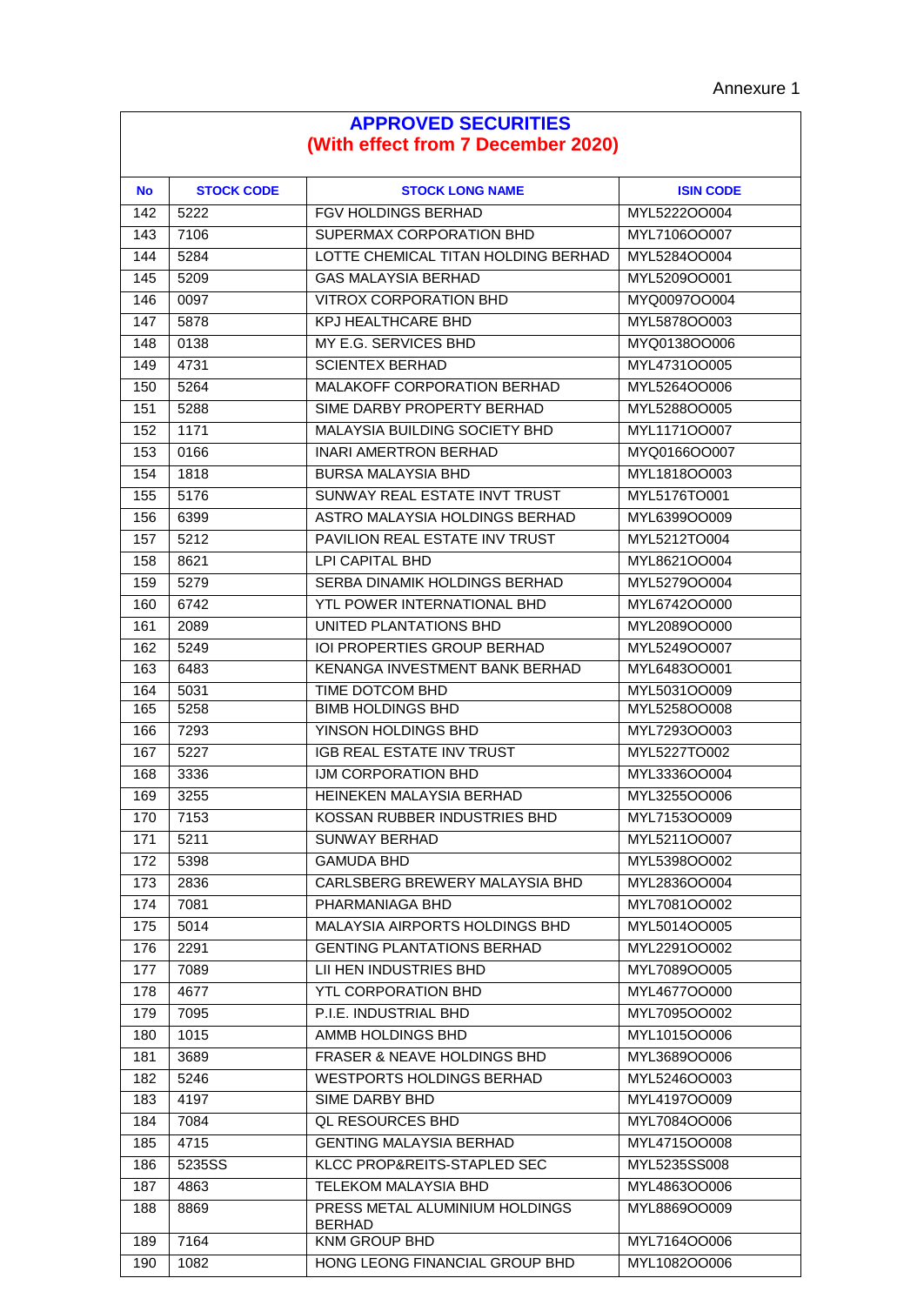| <b>APPROVED SECURITIES</b><br>(With effect from 7 December 2020) |                   |                                     |                  |
|------------------------------------------------------------------|-------------------|-------------------------------------|------------------|
| <b>No</b>                                                        | <b>STOCK CODE</b> | <b>STOCK LONG NAME</b>              | <b>ISIN CODE</b> |
| 191                                                              | 3182              | <b>GENTING BHD</b>                  | MYL3182OO002     |
| 192                                                              | 7277              | <b>DIALOG GROUP BHD</b>             | MYL727700006     |
| 193                                                              | 7216              | <b>KAWAN FOOD BHD</b>               | MYL7216OO004     |
| 194                                                              | 7113              | TOP GLOVE CORPORATION BHD           | MYL7113OO003     |
| 195                                                              | 3034              | HAP SENG CONSOLIDATED BHD           | MYL3034OO005     |
| 196                                                              | 7247              | <b>SCGM BHD</b>                     | MYL7247OO009     |
| 197                                                              | 1066              | RHB BANK BERHAD                     | MYL1066OO009     |
| 198                                                              | 5681              | PETRONAS DAGANGAN BHD               | MYL5681OO001     |
| 199                                                              | 7668              | HAI-O ENTERPRISE BHD                | MYL7668OO006     |
| 200                                                              | 2445              | KUALA LUMPUR KEPONG BHD             | MYL2445OO004     |
| 201                                                              | 7803              | <b>RUBBEREX CORPORATION (M) BHD</b> | MYL7803OO009     |
| 202                                                              | 4065              | <b>PPB GROUP BHD</b>                | MYL4065OO008     |
| 203                                                              | 1961              | <b>IOI CORPORATION BHD</b>          | MYL1961OO001     |
| 204                                                              | 5168              | <b>HARTALEGA HOLDINGS BHD</b>       | MYL5168OO009     |
| 205                                                              | 5819              | HONG LEONG BANK BHD                 | MYL5819OO007     |
| 206                                                              | 6033              | PETRONAS GAS BHD                    | MYL6033OO004     |
| 207                                                              | 4707              | <b>NESTLE (M) BHD</b>               | MYL4707OO005     |
| 208                                                              | 5285              | SIME DARBY PLANTATION BERHAD        | MYL5285OO001     |
| 209                                                              | 6947              | DIGI.COM BHD                        | MYL6947OO005     |
| $\overline{210}$                                                 | 6888              | <b>AXIATA GROUP BERHAD</b>          | MYL6888OO001     |
| 211                                                              | 3816              | <b>MISC BHD</b>                     | MYL3816OO005     |
| 212                                                              | 1023              | <b>CIMB GROUP HOLDINGS BERHAD</b>   | MYL1023OO000     |
| $\overline{213}$                                                 | 5183              | PETRONAS CHEMICALS GROUP BHD        | MYL5183OO008     |
| 214                                                              | 6012              | <b>MAXIS BERHAD</b>                 | MYL6012OO008     |
| 215                                                              | 5225              | <b>IHH HEALTHCARE BERHAD</b>        | MYL5225OO007     |
| $\overline{216}$                                                 | 1295              | <b>PUBLIC BANK BHD</b>              | MYL1295OO004     |
| 217                                                              | 5347              | <b>TENAGA NASIONAL BHD</b>          | MYL5347OO009     |
| 218                                                              | 1155              | <b>MALAYAN BANKING BHD</b>          | MYL1155OO000     |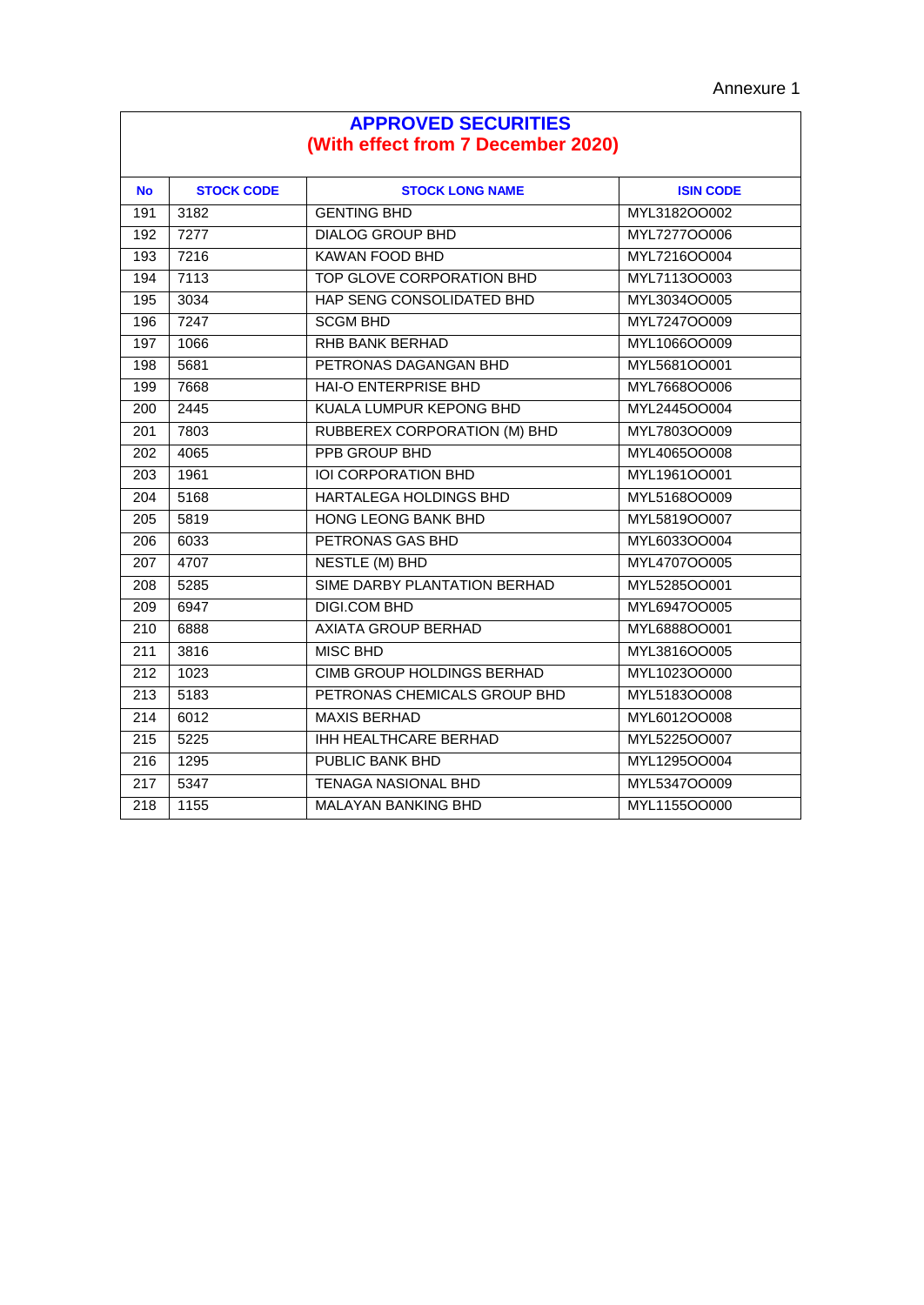| <b>INCLUSION LIST</b>              |                   |                                   |                  |  |  |
|------------------------------------|-------------------|-----------------------------------|------------------|--|--|
| (With effect from 7 December 2020) |                   |                                   |                  |  |  |
|                                    |                   |                                   |                  |  |  |
| <b>No</b>                          | <b>STOCK CODE</b> | <b>STOCK LONG NAME</b>            | <b>ISIN CODE</b> |  |  |
| 1                                  | 0010              | <b>IRIS CORPORATION BHD</b>       | MYQ0010OO007     |  |  |
| $\overline{2}$                     | 0034              | MMAG HOLDINGS BERHAD              | MYQ0034OO007     |  |  |
| 3                                  | 0083              | <b>NOTION VTEC BHD</b>            | MYQ0083OO004     |  |  |
| 4                                  | 0146              | JF TECHNOLOGY BHD                 | MYQ0146OO009     |  |  |
| 5                                  | 0163              | <b>CAREPLUS GROUP BERHAD</b>      | MYQ0163OO004     |  |  |
| 6                                  | 0188              | HLT GLOBAL BERHAD                 | MYQ0188OO001     |  |  |
| $\overline{7}$                     | 8125              | <b>DAIBOCHI BERHAD</b>            | MYL8125OO006     |  |  |
| 8                                  | 0193              | KEJURUTERAAN ASASTERA BERHAD      | MYQ0193OO001     |  |  |
| $\boldsymbol{9}$                   | 2127              | <b>COMFORT GLOVES BERHAD</b>      | MYL2127OO008     |  |  |
| 10                                 | 7184              | <b>G3 GLOBAL BERHAD</b>           | MYL7184OO004     |  |  |
| 11                                 | 3883              | <b>MUDA HOLDINGS BHD</b>          | MYL3883OO005     |  |  |
| 12                                 | 4383              | <b>JAYA TIASA HOLDINGS BHD</b>    | MYL4383OO005     |  |  |
| 13                                 | 5138              | HAP SENG PLANTATIONS HOLDINGS     | MYL5138OO002     |  |  |
| 14                                 | 5292              | <b>UWC BERHAD</b>                 | MYL5292OO007     |  |  |
| 15                                 | 5126              | SARAWAK OIL PALMS BHD             | MYL5126OO007     |  |  |
| 16                                 | 5143              | LUXCHEM CORPORATION BHD           | MYL5143OO002     |  |  |
| 17                                 | 0208              | <b>GREATECH TECHNOLOGY BERHAD</b> | MYQ0208OO007     |  |  |
| 18                                 | 5151              | HEXTAR GLOBAL BERHAD              | MYL5151OO005     |  |  |
| 19                                 | 5161              | <b>JCY INTERNATIONAL BERHAD</b>   | MYL5161OO004     |  |  |
| 20                                 | 5239              | <b>TITIJAYA LAND BERHAD</b>       | MYL5239OO008     |  |  |
| 21                                 | 5247              | <b>KAREX BERHAD</b>               | MYL5247OO001     |  |  |
| 22                                 | 5273              | CHIN HIN GROUP BERHAD             | MYL5273OO007     |  |  |
| 23                                 | 5277              | FOUNDPAC GROUP BERHAD             | MYL5277OO008     |  |  |
| 24                                 | 2089              | UNITED PLANTATIONS BHD            | MYL2089OO000     |  |  |
| 25                                 | 6483              | KENANGA INVESTMENT BANK BERHAD    | MYL6483OO001     |  |  |
| 26                                 | 7216              | KAWAN FOOD BHD                    | MYL7216OO004     |  |  |
| 27                                 | 7247              | <b>SCGM BHD</b>                   | MYL7247OO009     |  |  |
| 28                                 | 7803              | RUBBEREX CORPORATION (M) BHD      | MYL7803OO009     |  |  |